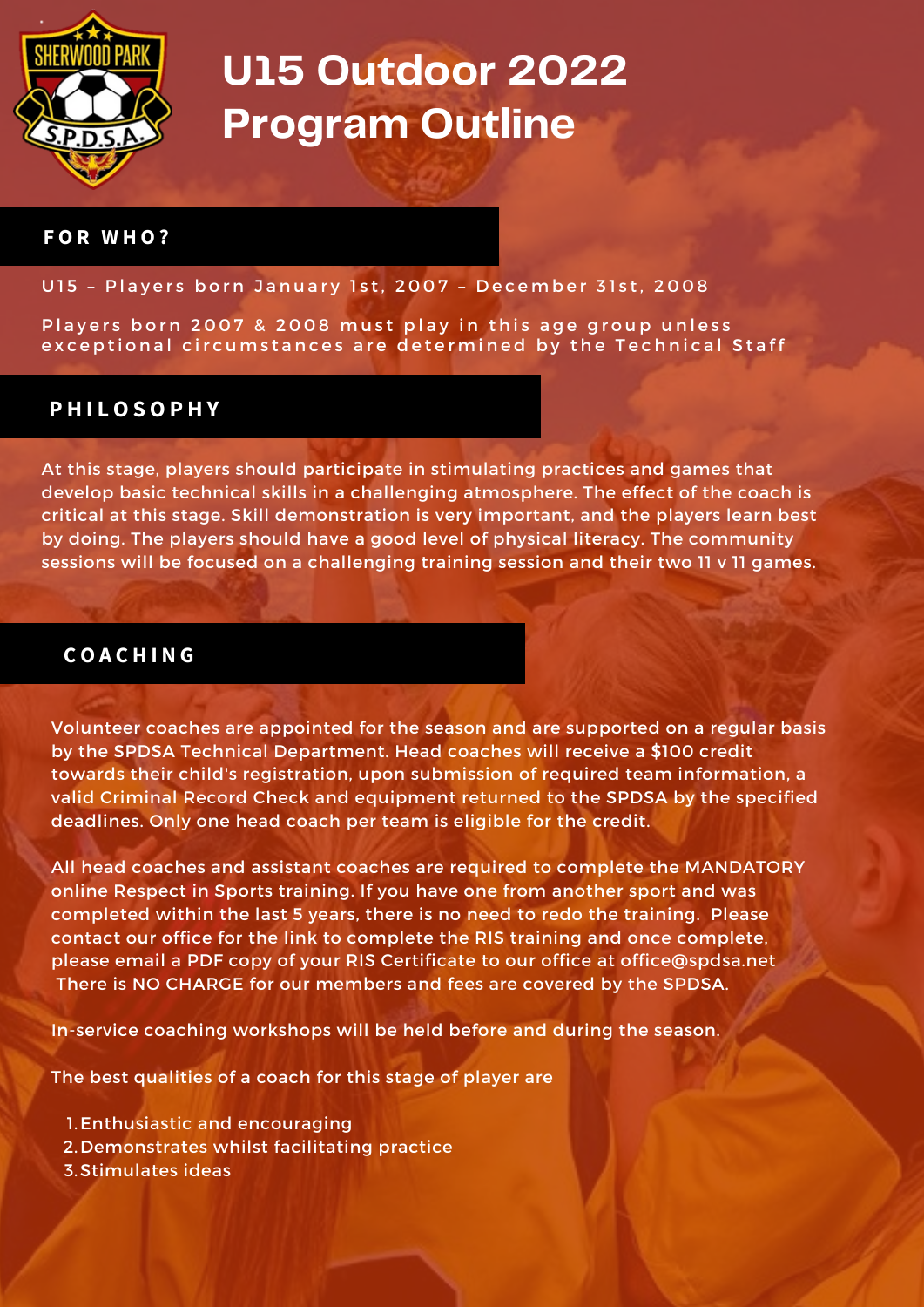

## **O F F I C A L S C A R D S**

Only registered team officials and players are allowed on the field, benching area, change rooms or in the hallways. Parents not volunteering, will be able to enjoy the games from the stands only. All team officials from U11 to U19 are required to have an SPDSA ID Card. Cards are valid for a maximum of 3 years and are the responsibility of the card holder. A \$20 fee will be charged for replacement of lost cards. Coaches/Managers without a card will not be allowed on the field or benching area during games. Please ensure you contact the SPDSA office, Monday - Friday, 9:00am - 5:00pm about ID Cards. For teams playing in EMSA either an EMSA card or SPDSA card is required. There is no grace period for ID cards.

### **P L A Y E R S C A R D**

All Players from U11 to U19 are required to have an SPDSA ID Card. Starting Outdoor 2022, player cards will be electronic, so all members will need to upload a current photo to the player's registration profile. Photo must only be a head and shoulders shot with no hats or sunglasses. For teams playing in EMSA either an EMSA or SPDSA card is required to play. There is no grace period for ID cards.

## **P R O G R A M S T R U C T U R E**

Practices are at team discretion and the coach may ask for a small cash call to cover field rentals. Each practice should address individual ball mastery as well as individual and small group decisions when attacking and defending. Session plans can be provided to coaches upon request. Assistance at some practices and games during the season is available through the SPDSA technical department upon request of the coach.

2 game per week. 11v11 (10v10 plus goalkeepers)

#### **Game management**

- 1. Scores and Standings are kept at the U13 19 level with teams eligible for Provincial Competition.
- 2. Equal playing time for all players.
- 3. All players will have the opportunity to a variety of positions. Let the players experience different positions and the different challenges that these positions create.
- Warm Up all players with a ball, moving, ball mastery. 4.
- 5. Manage the amount of coaching during the game. "Let them play". Encourage creativity. Don't punish mistakes. Don't referee. Encourage both teams play.
- 6. Promote soccer that is free flowing, is coach-guided but not coach directed, and demands that all players on the field, regardless of their specified position, participate in defending and attacking.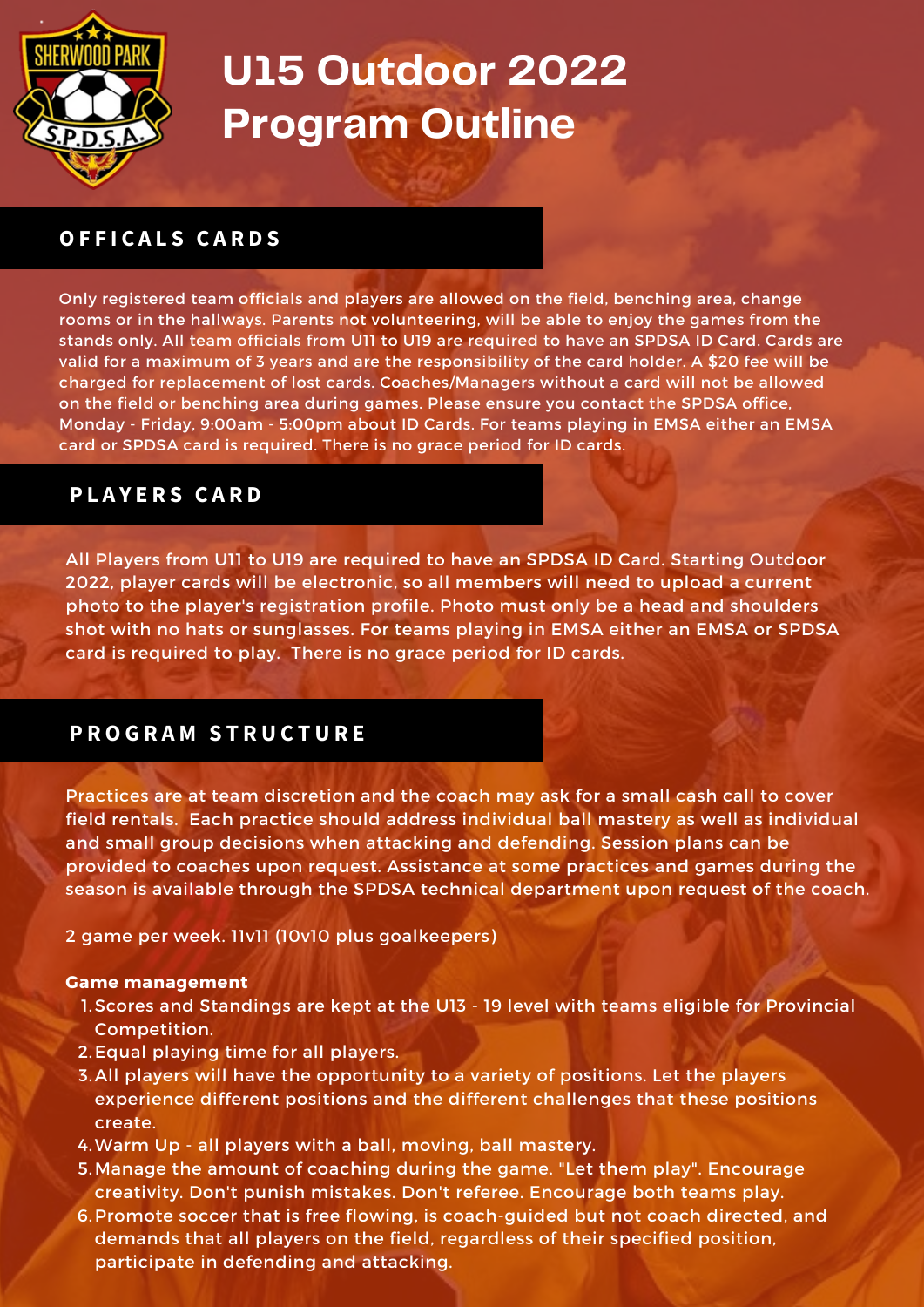

## **P R O G R A M S T R U C T U R E C O N T D**

The SPDSA is committed to providing a fair and equally balanced recreational league for all participants. Each year we get an increasing number of requests for player placements due to various reasons. This has put an enormous number of tasks on our volunteers and staff—some of these requests imbalance teams and some lopsided scores in games, which does not help anyone. The Community League is for development, fun and competition, but to have fun and have games, we need teams, and if players experience unpleasant conditions, they do not want to come back.

To achieve balanced teams, we have implemented the following team formation guidelines.

### **F R I E N D R E Q U E S T S**

- We do not allow full or partial teams to register.
- One reciprocal friend request per player may be submitted upon registration.
	- While we do our best to accommodate player requests, they are not guaranteed. The top priority at the start of the season is to create balanced teams for each age group. Requests that prevent this from being achieved will not be accommodated.
	- $\circ$  If more than one friend is requested, only the first name listed will be considered.
	- o Players cannot request coaches. No exceptions.
- Volunteer coaches will have their own child on their team.
- We cannot switch children to a different team once formed due to the many moving parts and many special requests.
- Two coaches wishing to coach together will be permitted. However, no friend requests will be honoured, and the co-coach request will be considered the player request.
- Friend Requests submitted after the Regular Registration deadline will not be honoured.

### **C O M M I T M E N T L E V E L**

The community program does not entail the same level of commitment as our Phoenix program; however, players that sign-up are expected to participate in most games and practices. Team rosters are sized to maximize playing time; as a result, non-attendance will have an impact on the whole team.